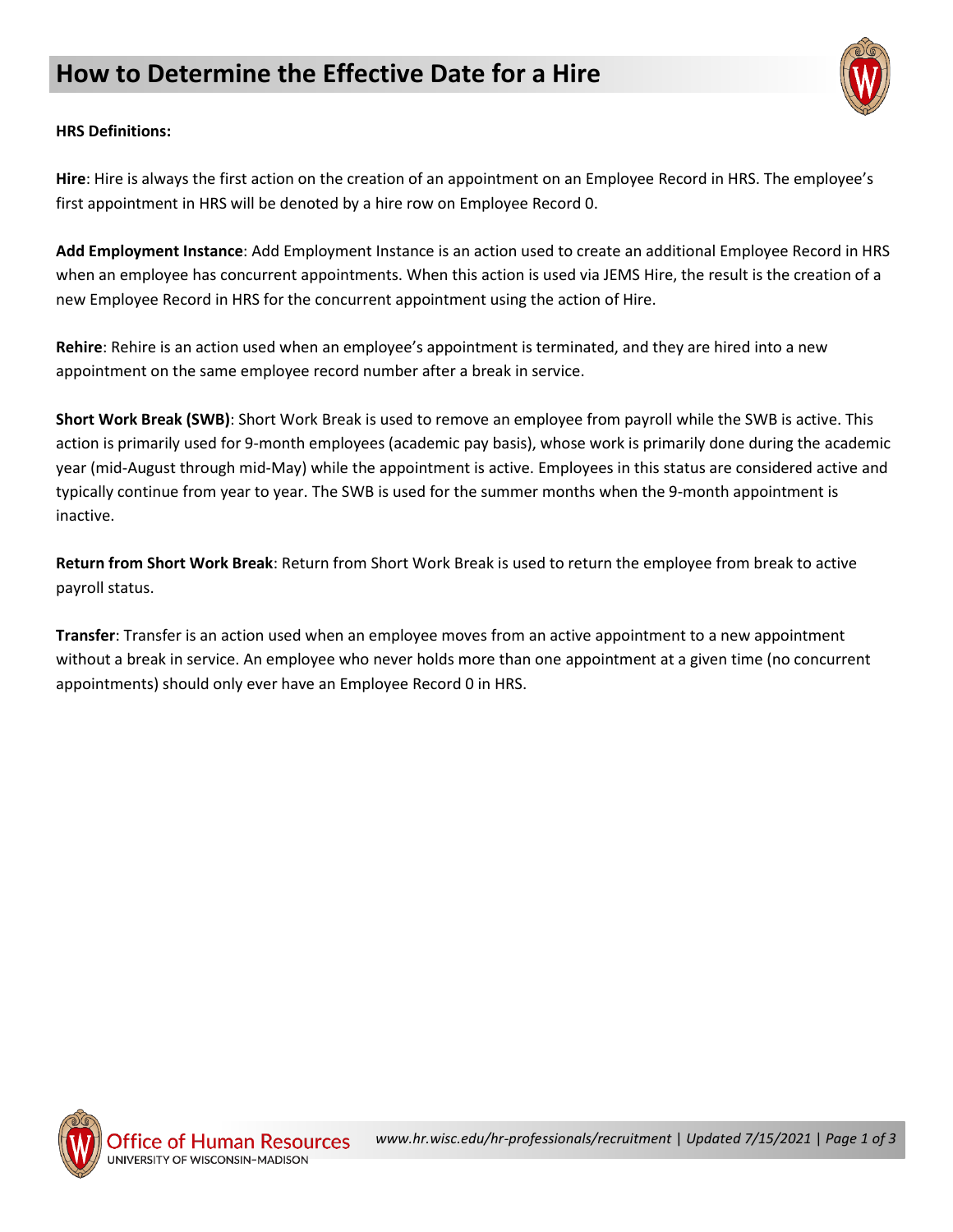## **Scenario #1**

IF:

- Hire is not a current State of Wisconsin employee, **or**
- Hired individual does not have an employee ID, **or**
- Hired individual does not have an active employee record, **or**
- Hire is already an employee of UW-Madison, UW System or another UW Institution and the new appointment is in addition (concurrent) to their current appointment

THEN:

- Action = Hire, Rehire or Add Employment Instance and
- Use the chart below to determine effective date of hire

| <b>Employee Category</b>                  | Abbreviation | <b>Hire Date in HRS</b>                      |
|-------------------------------------------|--------------|----------------------------------------------|
| Faculty                                   | FA           | The first date the person starts work.       |
| Academic Staff                            | AS.          | The first date the person starts work.       |
| <b>Limited Appointee</b>                  | П            | The first date the person starts work.       |
| University Staff                          | CP.          | The first date the person starts work.       |
| <b>University Staff Fixed-Term Finite</b> | CJ           | The first date the person starts work.       |
| <b>Temporary Employee</b>                 | CL           | The first date the person starts work.       |
| Employee-in-Training                      | ET           | The first date the person starts work.       |
| <b>Student Assistant</b>                  | SA           | The first date the person starts work.       |
| Back-up Appointment for US and AS         | ОT           | The first date the person starts work in the |
|                                           |              | limited position.                            |

When a 9-month appointment (academic pay basis) is hired for the start of the academic year and the department determines the employee will be paid on a Summer Session or Summer Service appointment in the summer prior to the academic year start date, the following things need to occur:

-Create a PVL waiver for the Summer Session or Summer Service appointment

-If the 9-month appointment is already in HRS, contact your Talent Recruitment and Engagement (TRE) representative to request the hire date match the summer appointment hire date. If the 9-month appointment has not been entered in HRS, push it to HRS from JEMS Hire using the start date of the Summer Service or Summer Session appointment. Once the 9-month appointment is in HRS and has the summer hire date, manually add the Short Work Break (SWB) row, using the summer hire date.

-The Return from SWB row must be manually entered as of the first day of the academic year for the 9-month appointment.